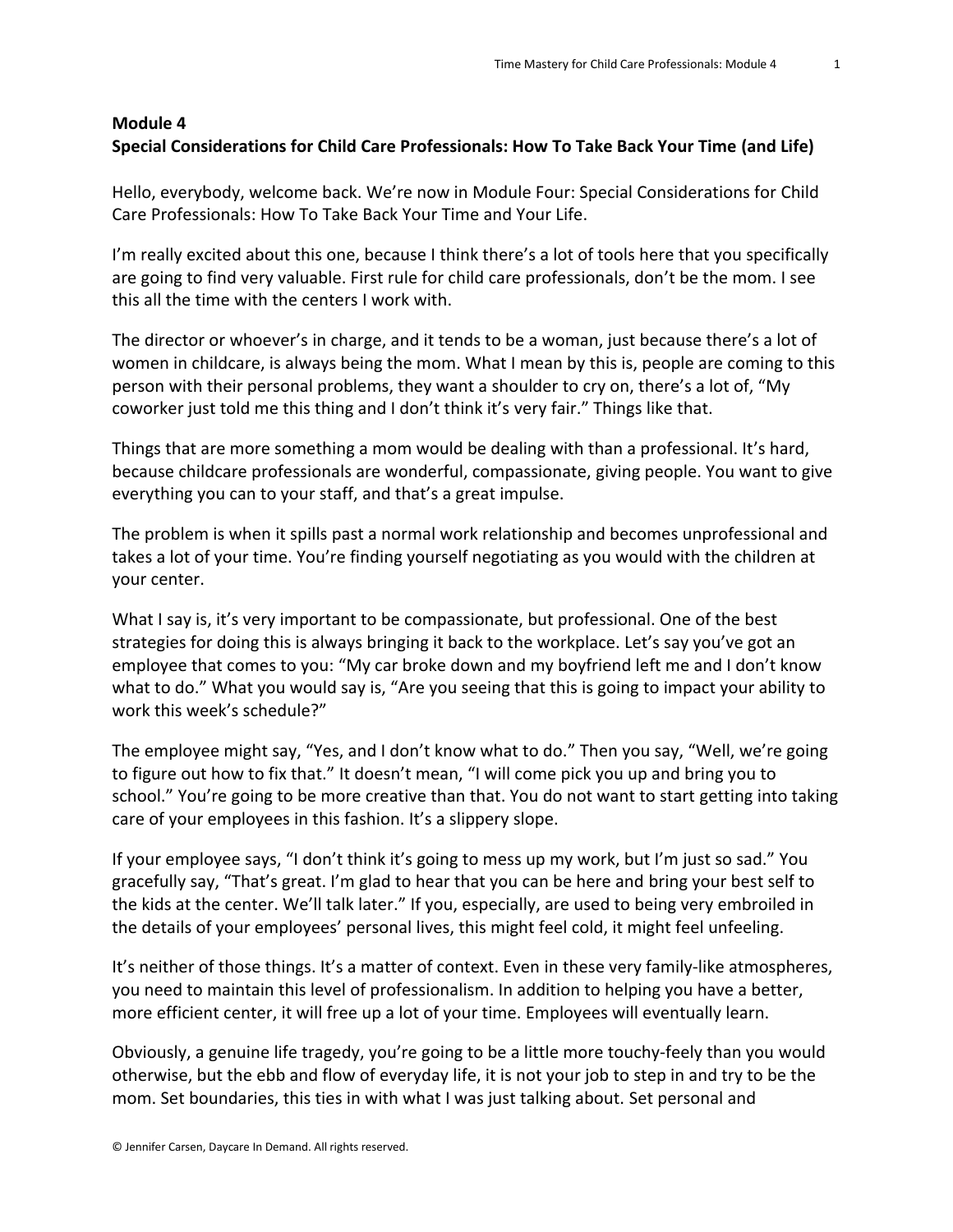professional boundaries. Also, there's this little door here [in the slides]. You need closed-door time.

Depending on the administration of your center and your particular job, you might find that you need closed-door time with open hours as an exception, or you might have open-door time most of the time, with closed-door hours as this exception. Either way, regardless of your job, you need closed-door time to work on your big picture goals and get everything done – very important.

Literally, you need to say, "Unless the building is on fire, from noon to 1:30, I am not to be disturbed." Your team knows that. Even better, if you can get out of the office, go to a local coffee shop, maybe work at home for a little bit. You just say, "I'm not here. Whatever it is, you all figure it out, and I'll be happy to help you during open office hours, or when I'm back." Those boundaries are very important. You will find yourself so productive when everybody learns that this is not a time you're accessible to them.

Get your team a book. This is a great tip from Julie Bartkus, who is a child care consultant, like myself – I thought this was a wonderful idea, so I'm going to share it with you.

A lot of things come up during the day. "We need Mary's take on this." "What does Mary think about this?"

What you do is you get a book, a loose-leaf notebook, put it in a central place, maybe put it on a tether, so it doesn't walk off. That is where your staff is to record things during the day, stuff that they need to remember to tell you about for whatever reason, but that isn't necessarily urgent enough to be disturbing you all day.

As you know, in a child care center, every staff member, even if they have just one thing, "I've got to tell her this," "I need a question answered," that could easily eat up your whole day and then some. The book is a place where everybody writes this stuff down. It's not like "the center's on fire!" type level things, but just the stuff that comes up every day that people need feedback on: "Just an FYI…didn't want to forget to tell you about…" write it in the book.

You, as the administrator or center director, you take one or two times during the day when you look through the book and you write little notes like, "OK, got it," "Here's the answer to your question." You will find it eliminates a remarkable amount of back and forth of random interruptions in the middle of the day that disrupt your focus. It's a very, very good tool. I recommend you try that at your center.

If you don't like it, that's fine, but I think you will find this is a very good way to streamline a lot of the everyday back and forth you've got with your team.

Relating to your team, trust them. Micromanagement means the death of good management, and your time. It can be hard, especially if you take pride in your work. You take pride in your center. You want everything to be just right.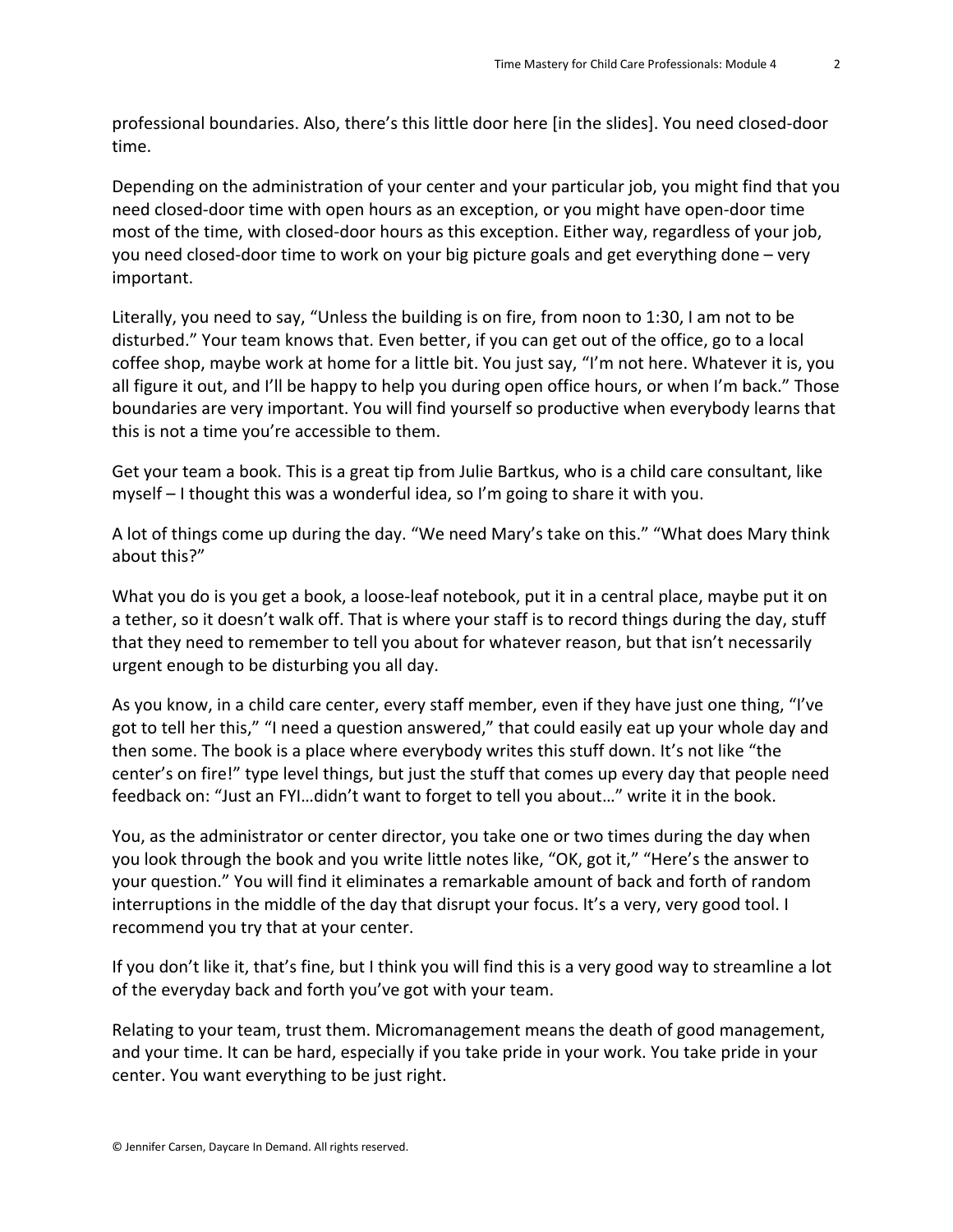You can't do it all yourself. Unless you're running a center in your home and you're the only person there (in which case, more power to you), you're going to need to delegate and learn to trust the people on your team. This doesn't mean letting people fend for themselves, not being there to support them, but it does mean, if you've got two staff members, you can say, "I trust you two to work this out and go do that."

It means when someone asks, "I'm wondering about the best way to integrate this new concept into our classroom. What do you think?", you respond, "Why don't you come up with a few ideas and we'll talk about them?" It means empowering your people to do their best work, to come up with great ideas on their own. Again, this frees up a lot of time if you're not involved in every little thing.

Clearly, there are some things you can and should be involved in, but a lot of the time, your staff will come up with these amazing ideas on their own. It's incredible, too, just like with children, the more trust and autonomy you give people, generally speaking, will rise to the occasion. Now, some of them will fall on their face, yes. That happens. But a lot of the time, the more you're able to trust somebody to do the right thing, they will do it.

They will astonish you. They will make you so proud. They just need this chance to show what they can do, so give them that. If you can't do this with your staff, probably, in a bigger picture sense, and this is a topic for another program, it probably means there's a problem with your hiring. You might have the wrong people in these jobs if you really can't trust them.

You shouldn't have people on your team you can't trust. I know sometimes, obviously, we've all made those hires in desperation, but generally speaking, if you can't trust somebody in your team to do their job, they should not be there.

Delegate. I mentioned this in the personal context, and in the work context, it's so important.

Let's say you're the center director. Does this – whatever it is – *have* to be done by you? *Should* it be done by you? Yes, you can do it very well, but even something like developing good processes for your center or taking over your center's social media, there might be people on your staff who are itching to expand their own skills in this areas, or who already have those skills.

Let them help you. Let them be part of your center's vision and what you're accomplishing by using their own unique skills and talents. This is so important – delegate, delegate, delegate. The more you delegate, it's one of those things, the more comfortable you get with it, the better you get at it. You'll develop a sense of what you can delegate and what you personally really need to hang onto.

Especially if you have this great staff, let it go. Most people love to be given more responsibility and feel like they're a really important part of the work of your center.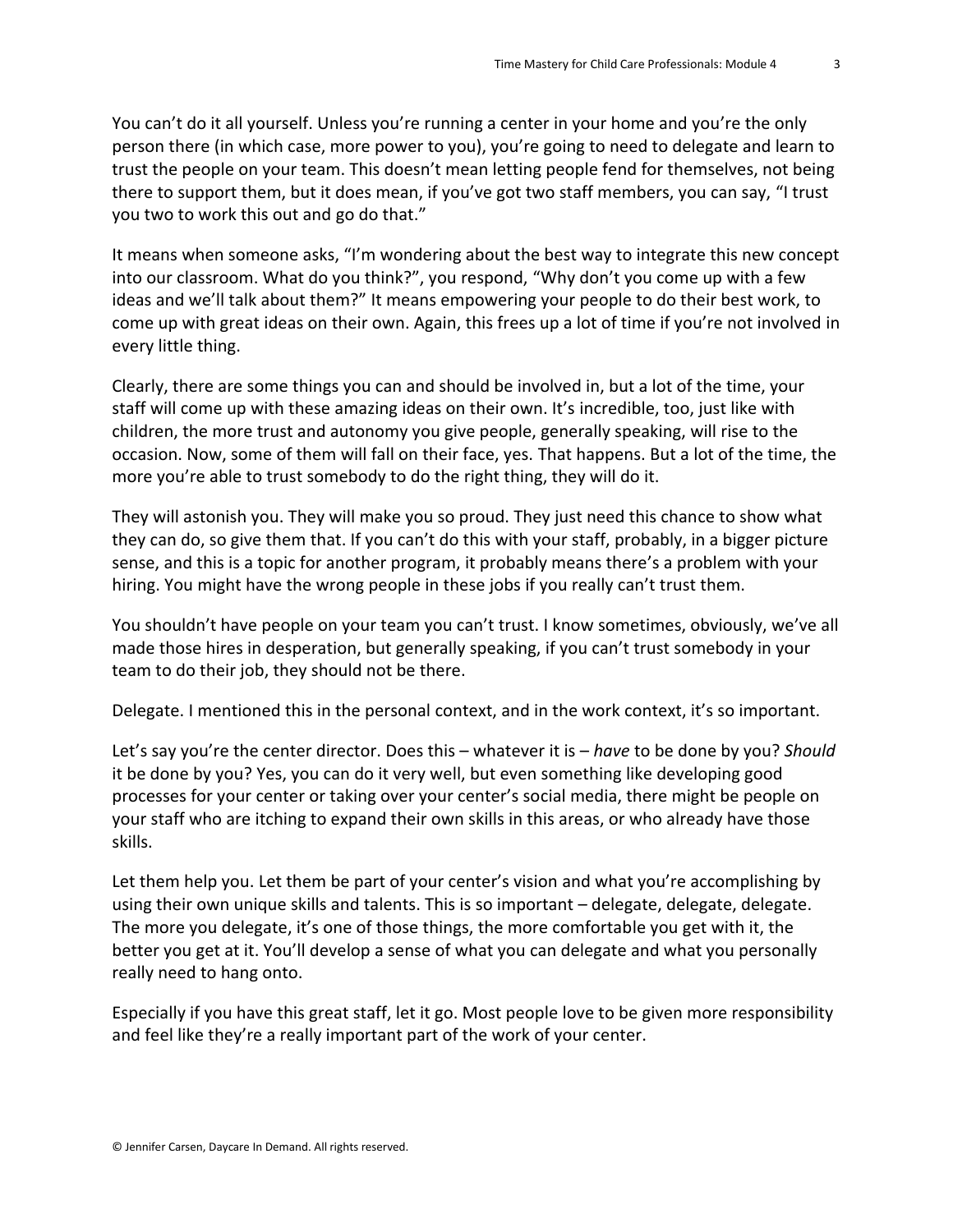Empower your staff to problem-solve. This ties into some of the other stuff we've been talking about. *Empower your staff*. I can't say it enough. Not only does this make your life easier, it makes your center better.

The more ideas you have coming from more different sources, the stronger and more creative and more fun your center is going to be. Now bear in mind, if one of your staff has a real problem – "Alexa and Amy are fighting in the corner!" – it's not you saying, "Well, let the stronger teacher win." It's not that. It's not ignoring people. It's not refusing to intervene when intervention is necessary.

But as much as possible, as we do with children: "I've got this problem, Mommy." "Well, what do *you* think we should do about it?" See what they say. Oftentimes, all of us are inherently lazy. It's nice to be told what to do, to have our problems solved by someone else, but as much as possible, let your staff solve their own problems.

Nip gossip in the bud. This is always a big problem at childcare centers. If it's not a problem at yours, I applaud you. I think the problem is, a lot of the time, it's a lot of women working together, and not to stereotype, but I think it's safe to say that this does happen in a lot of allor mostly-female workplaces. There's a lot of clucking and cheeping.

It's not productive. It's not professional. It's something you shouldn't tolerate. It eats up time, energy, and morale, and it requires more workplace administration. Managing gossip can be so time-consuming, I felt it was worth a mention here. It distracts you and your team from your big-picture goals. It eats up a lot of time managing this squabbling.

What you need to do as a leader is refuse to participate in it. That means when you hear something like, "She just told me that Julie said XYZ, and Julie said…", your response should be, "It sounds like you need to talk to Julie about this." End of story. That's all you need to do.

An important part, too, is, are *you* perpetuating any of the gossip yourself? Juicy gossip can be juicy and delicious and fun, but if you are participating in it in any way, shape, or form, you're sending a message to your staff that that's OK to do. Be sure that you, yourself, are not part of the problem. As soon as someone comes to you with gossip, you send them right back out. Refuse to play ball. You'll be amazed by doing just those two things alone, how quickly the gossip will go away if you don't give it any time or energy.

Learn the power of "No." This is so important for everyone, but especially for people like you all, who are so giving with your time and your talents and your energy. Again, as we talked about earlier, it doesn't do anyone any favors if you string them along. It's not an indictment of the value of what they're asking you to do, but you've got to learn how to say your "no"s and to say them quickly and decisively and move along.

I can't stress this enough. If you don't learn how to do this, it's very hard to get control over your time, because when you say yes to everyone else's stuff, you necessarily have to say no to some of the things that are important to you. It's not worth it. This is something that can be honed over time.